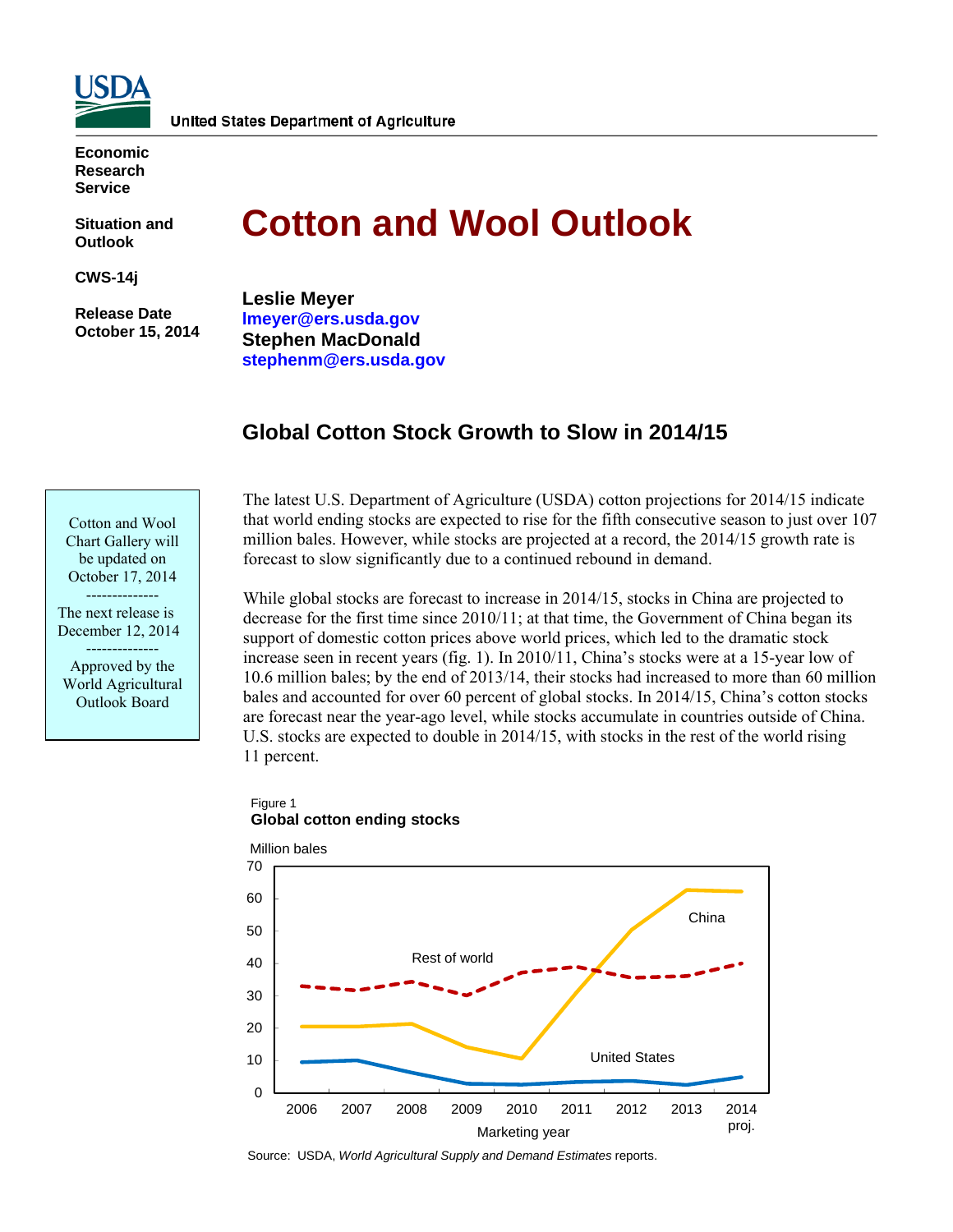# *2014 U.S. Cotton Crop Slightly Lower in October*

According to USDA's October *Crop Production* report, the 2014 U.S. cotton crop is estimated at nearly 16.3 million bales, down slightly from last month's forecast but 3.3 million bales (26 percent) above the 2013 production. With harvested area unchanged in October and the national average yield lower, the U.S. production estimate decreased 283,000 bales this month.

The U.S. upland cotton crop is estimated at 15.7 million bales, above both last season and the 5-year average. During the previous 20 years, the October forecast has been below final cotton production 11 times and above it 8 times; the October forecast equaled final production in one year. Past differences between the October forecast and the final production estimate indicate that chances are two out of three that the 2014 U.S. upland crop will range between 14.9 and 16.5 million bales.

Upland production is forecast to rise for three of the Cotton Belt regions this season (fig. 2). In the Southwest, the 2014 upland crop is estimated at 6.6 million bales, well above last season's drought-reduced crop and the highest since 2010. Planted area abandoned is projected at 17 percent this season, 20 percentage points below the 5-year average. The Southwest yield is forecast at only 589 pounds per harvested acre, similar to the 2011 season.

In the Southeast, the 2014 cotton crop is estimated at 5.1 million bales, as the regional yield of 917 pounds per harvested acre climbs to the second highest on record behind 2012's 1,033 pounds per harvested acre. The Southeast is expected to produce over 5 million bales for the third time in four seasons. In the Delta, the cotton crop is projected at 3.25 million bales in 2014, above a year ago but below the 5-year average. However, the average yield is forecast to reach a record for the third consecutive season at 1,099 pounds per harvested acre.

#### Figure 2 **U.S. regional upland cotton production**





Source: USDA, *Crop Production* reports.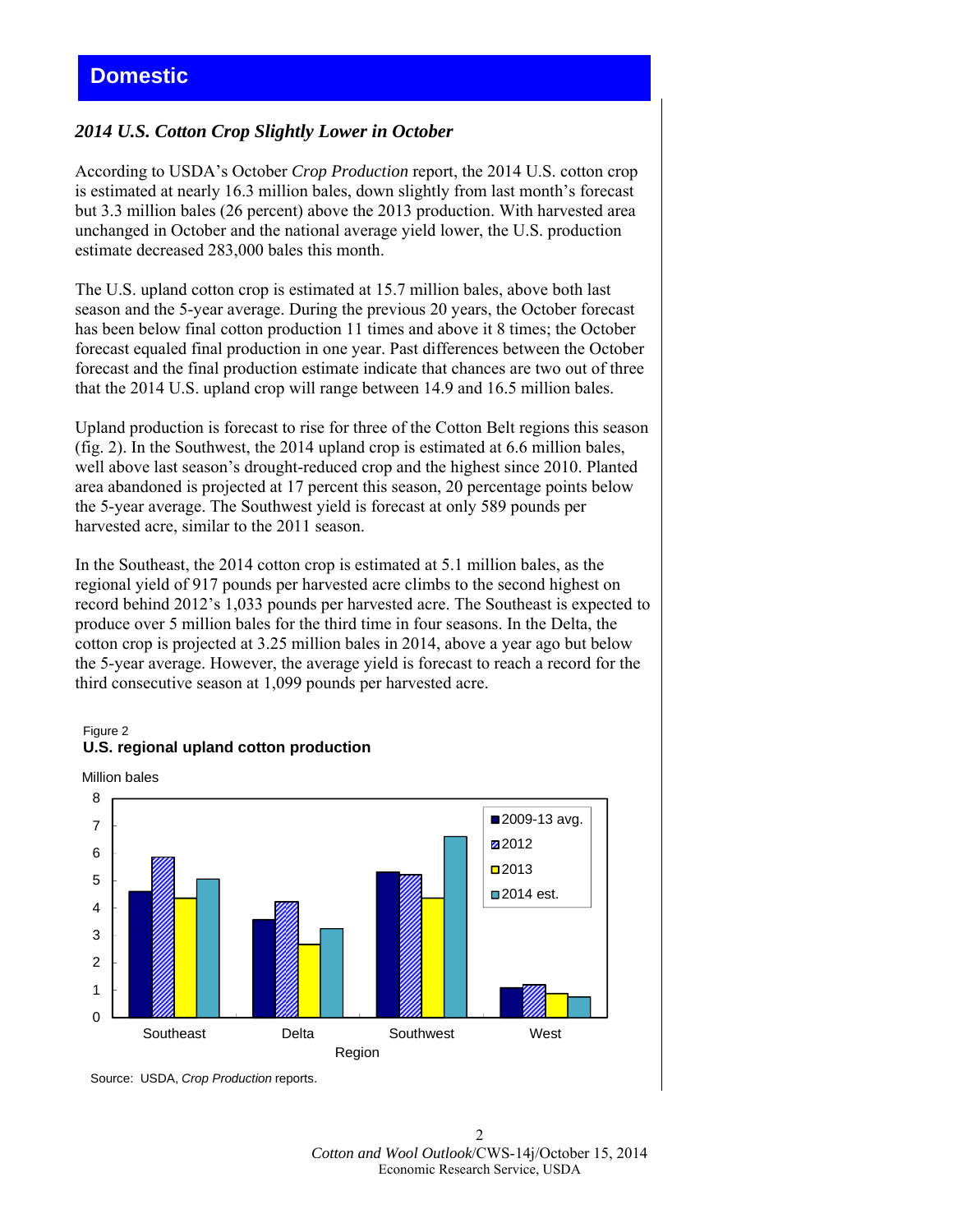In the West, the upland cotton crop is forecast at 752,000 bales, down from last season and similar to the crop produced in 2009. Similar to the Delta, the West's average yield is projected at a record 1,549 pounds per harvested acre in 2014. Meanwhile, California continues to account for most of the extra-long staple (ELS) crop, producing nearly 90 percent of the 2014 crop. ELS production is forecast at 578,000 bales, 9 percent below 2013 and the lowest in 4 years, as area declined to its lowest since 2009.

Total 2014 U.S. cotton harvested area is estimated at approximately 9.9 million acres, 31 percent above last season, which suffered drought conditions. The national yield is forecast at 790 pounds per harvested acre, 31 pounds below the previous two seasons but equal to the 2011 yield. For current production estimates by State, see table 10.

# *2014/15 Demand Estimates Unchanged in October*

The U.S. cotton demand estimate for 2014/15 remains unchanged this month despite reduced foreign import expectations, particularly by China. Demand for U.S. cotton is currently forecast at 13.8 million bales this season, with U.S. exports accounting for 10 million bales (over 70 percent) of the total and mill use contributing the remainder. Despite the lowest U.S. export estimate since 2000/01, the U.S. share of global trade is forecast to increase in 2014/15 to 29 percent, the highest in four seasons (fig. 3).

As a result of the reduced production estimate and the unchanged demand projection, U.S. ending stocks were revised lower in October to 4.9 million bales, double the beginning stock estimate. The stocks-to-use ratio is forecast at 35.5 percent in 2014/15, compared with last season's 17 percent. Both the stock level and the ratio are at their highest since 2008/09.

# *2014/15 Farm Price Forecast Reduced; 2013/14 Price Finalized*

Based on the most recent prices and the latest supply and demand estimates, the average upland cotton farm price in now projected to range between 55 cents and 65 cents per pound in 2014/15. The midpoint of 60 cents would represent a significant decline from last season's final estimate of 77.9 cents per pound (released by USDA in October) and the 2012/13 price of 72.5 cents per pound. The lower price expectation will likely play a key role in acreage decisions for 2015.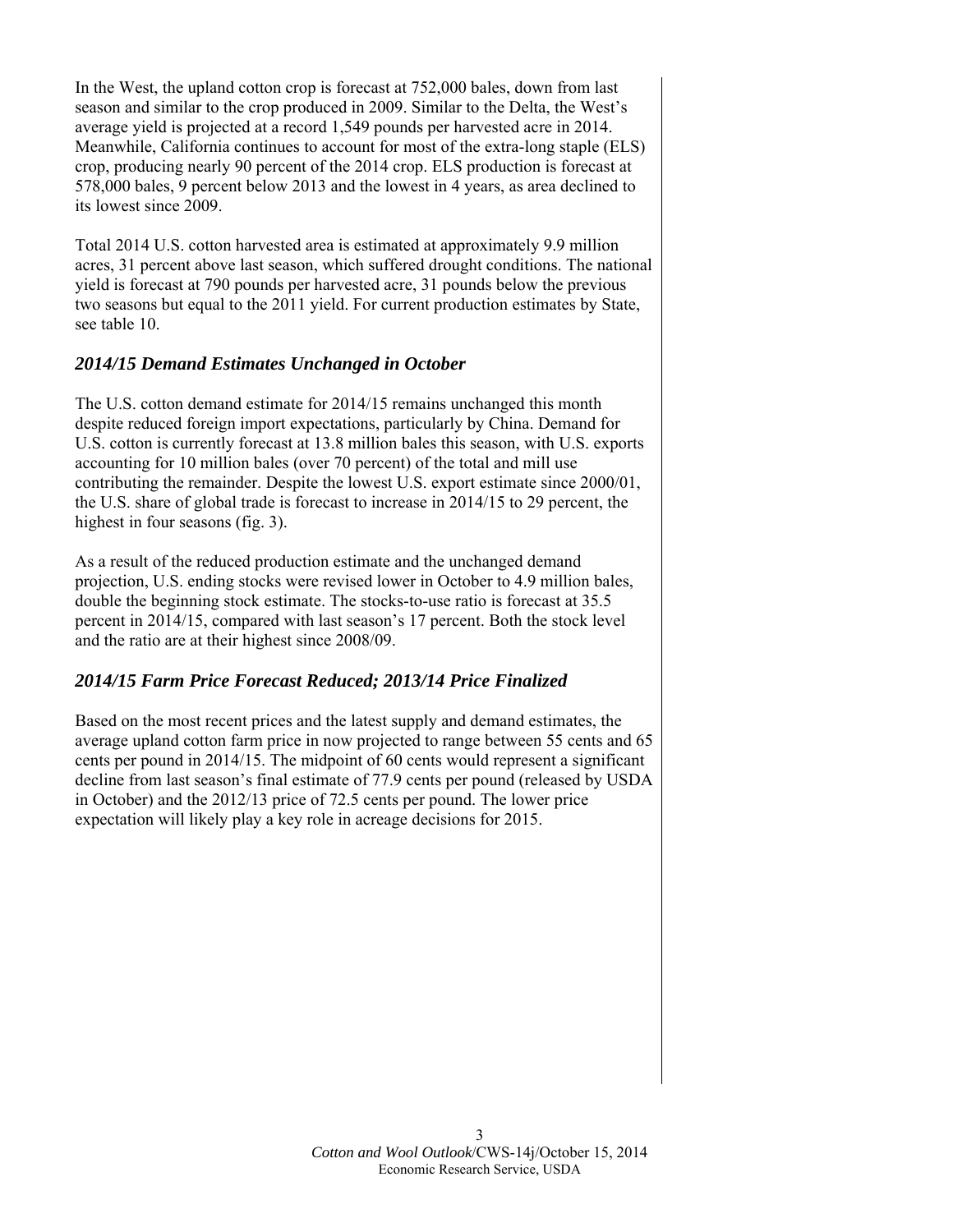## Figure 3 **U.S. cotton exports and share of global trade**



Source: USDA, *World Agricultural Supply and Demand Estimates* reports.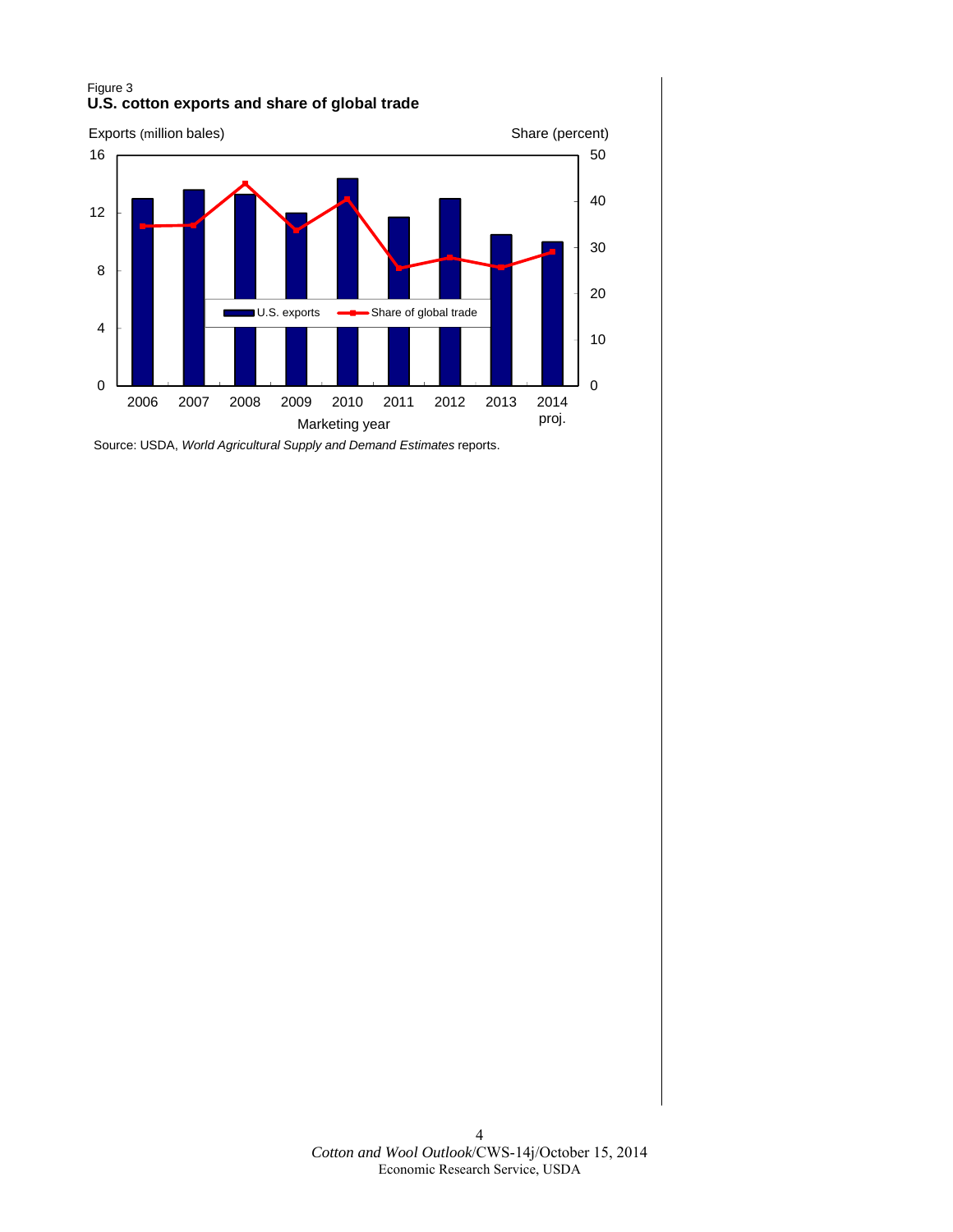# **International Outlook**

# *Global Cotton Crop Similar to 2013/14*

World cotton production in 2014/15 is forecast at 119.4 million bales, similar to a year ago as higher area is offset by a lower global yield. Although slightly below 2013/14, the October production estimate represents an upward revision from the previous month's forecast, mainly reflecting increases for India, China, and Pakistan. Global cotton harvested area is forecast at nearly 34.3 million hectares (84.6 million acres) in 2014/15, similar to 2012/13. World 2014/15 yield is projected at 759 kilograms per hectare (677 pounds per harvested acre), the lowest in five seasons.

Production in India and China were raised 1 million bales each this month to 31 million and 30.5 million bales, respectively, as area and yield were projected higher. For India, 2014/15 production is expected to equal the previous year as record harvested area is moderated by a reduction in yield. India's area is forecast at 12.75 million hectares (31.5 million acres), 9 percent above 2013/14, while the yield is reduced 8 percent from last season's record to 529 kilograms per hectare (472 pounds per acre).

Production in China is forecast 7 percent below 2013/14 as lower area more than offsets a record national yield. China's harvested area of 4.4 million hectares (10.9 million acres) is the country's smallest since 2000/01. However, with a larger share of the crop grown in the Xinjiang region—where provincial yields surpass those of the eastern provinces—the country's yield is projected at a record 1,509 kilograms per hectare (1,346 pounds per acre). Increases in China's 2013/14 and 2014/15 production relative to last month mainly reflect revised reports of 2013-crop cotton which entered the national reserve, indicating that production was higher than previously estimated.

For Pakistan, 2014/15 production is currently forecast at 9.8 million bales, up 300,000 bales from last month's forecast and the 2013/14 estimate. Pakistan's crop is expected to be the highest since 2011/12 and the third highest on record as a modest increase in both area and yield is forecast.

#### *World Mill Use to Rise in 2014/15; Trade to Decrease*

World cotton mill use is forecast to expand nearly 5 percent in 2014/15 to 113.7 million bales as lower fiber prices help push consumption to its highest since 2010/11. China—the world's largest mill user—is projected to account for twothirds of the increase in 2014/15 as policy changes there are expected to make cotton yarn imports less attractive than spinning domestically-produced cotton. China's cotton mill use is expected to grow 10 percent in 2014/15 to 38 million bales; while above the last two seasons, China's cotton consumption remains well below the levels achieved in the mid- to late-2000s (fig. 4).

Most of the other major foreign spinners are also projected to have higher cotton consumption in 2014/15 versus 2013/14. India's cotton mill use is expected to expand 4 percent (1 million bales) in 2014/15 to 24.5 million bales, a record. In addition, a number of countries are forecast to achieve 200,000-bale gains in mill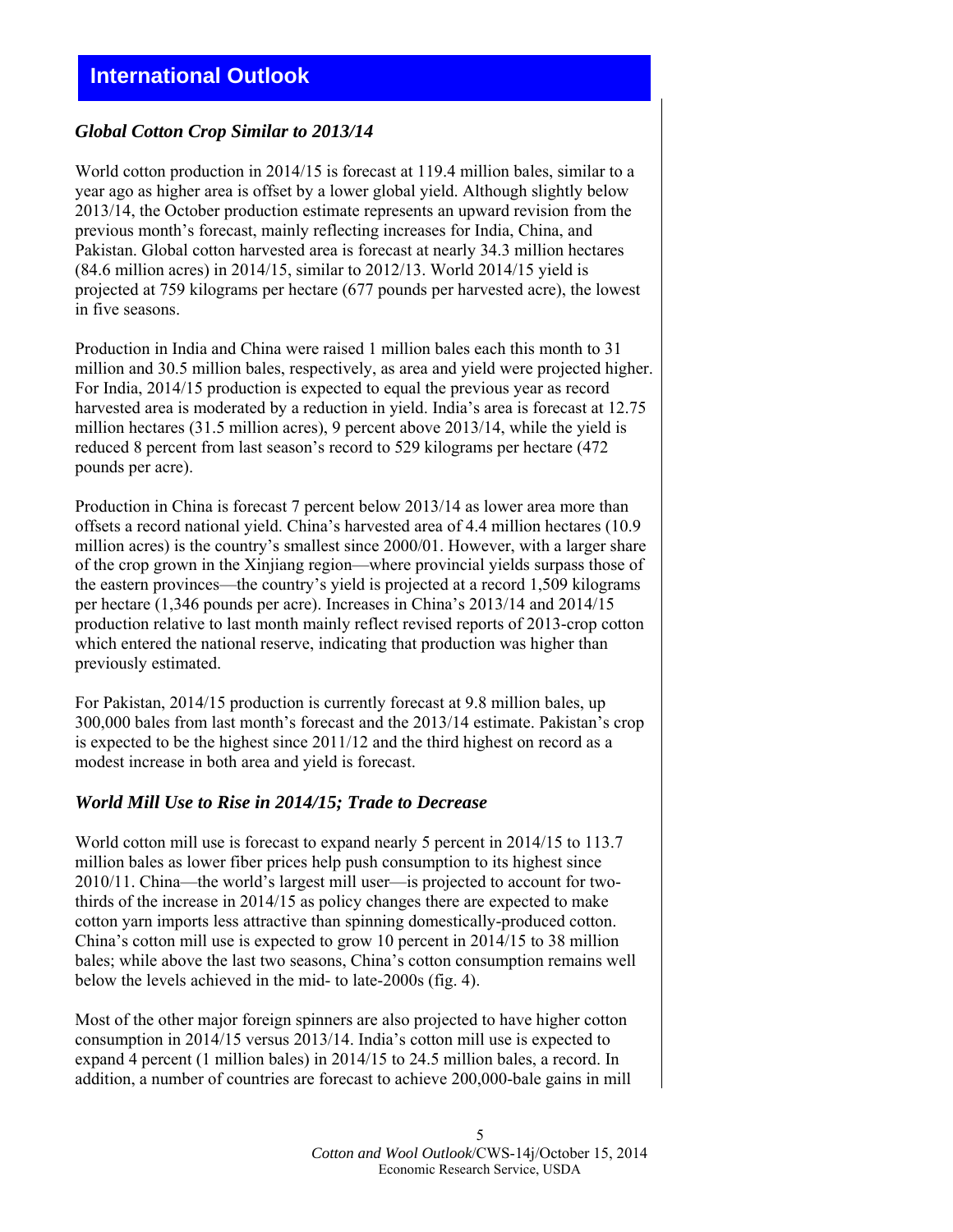

use in 2014/15 including Pakistan (up 2 percent), Turkey (up 3 percent), Bangladesh (up 5 percent), and Vietnam (up 6 percent).

While consumption improves in 2014/15, cotton trade is forecast to decrease considerably, due in large part to China's anticipated reduction in raw cotton imports. Global cotton imports are projected at 34.4 million bales for 2014/15, compared with 40.7 million bales in 2013/14 and a record 46.2 million bales in 2012/13. China's aforementioned policies are expected to reduce their raw cotton imports to 7 million bales in 2014/15, half the level of the previous season and less than 30 percent of their peak imports of 2011/12. In addition, Turkey is forecast to import less in 2014/15 as a result of a larger crop. Moderating the global import decline to some extent are increases for Bangladesh, Vietnam, and Indonesia.

Meanwhile, exports are seen lower for the major shippers with the exception of Brazil, where shipments are expected to rise as a result of the larger crop harvested in late 2013/14. India's exports (5 million bales) are forecast to decline nearly 50 percent as a result of China's reduced import demand. In addition, Australia's exports are projected to decrease by one-third as lower production there reduces exportable supplies.

# *Global Ending Stocks Remain at Record Level in 2014/15*

Based on the latest cotton supply and demand projections, world ending stocks are forecast at a record 107.1 million bales in 2014/15, 5.8 million bales (nearly 6 percent) above the previous year (fig. 5). The stocks-to-use ratio is forecast to reach 94 percent this season, up slightly from last season and well above the 40-percent ratio seen in 2009/10. In 2014/15, China is expected to account for 58 percent of global cotton stocks, a slight decrease from the previous season. With world stocks at a record and the anticipation of China's policy effects, cotton prices are forecast to decline. In 2014/15, the Cotlook A-Index is projected to average approximately 70 cents per pound, compared with 2013/14's 91 cents per pound.

> 6 *Cotton and Wool Outlook*/CWS-14j/October 15, 2014 Economic Research Service, USDA

Source: USDA, *World Agricultural Supply and Demand Estimates* reports.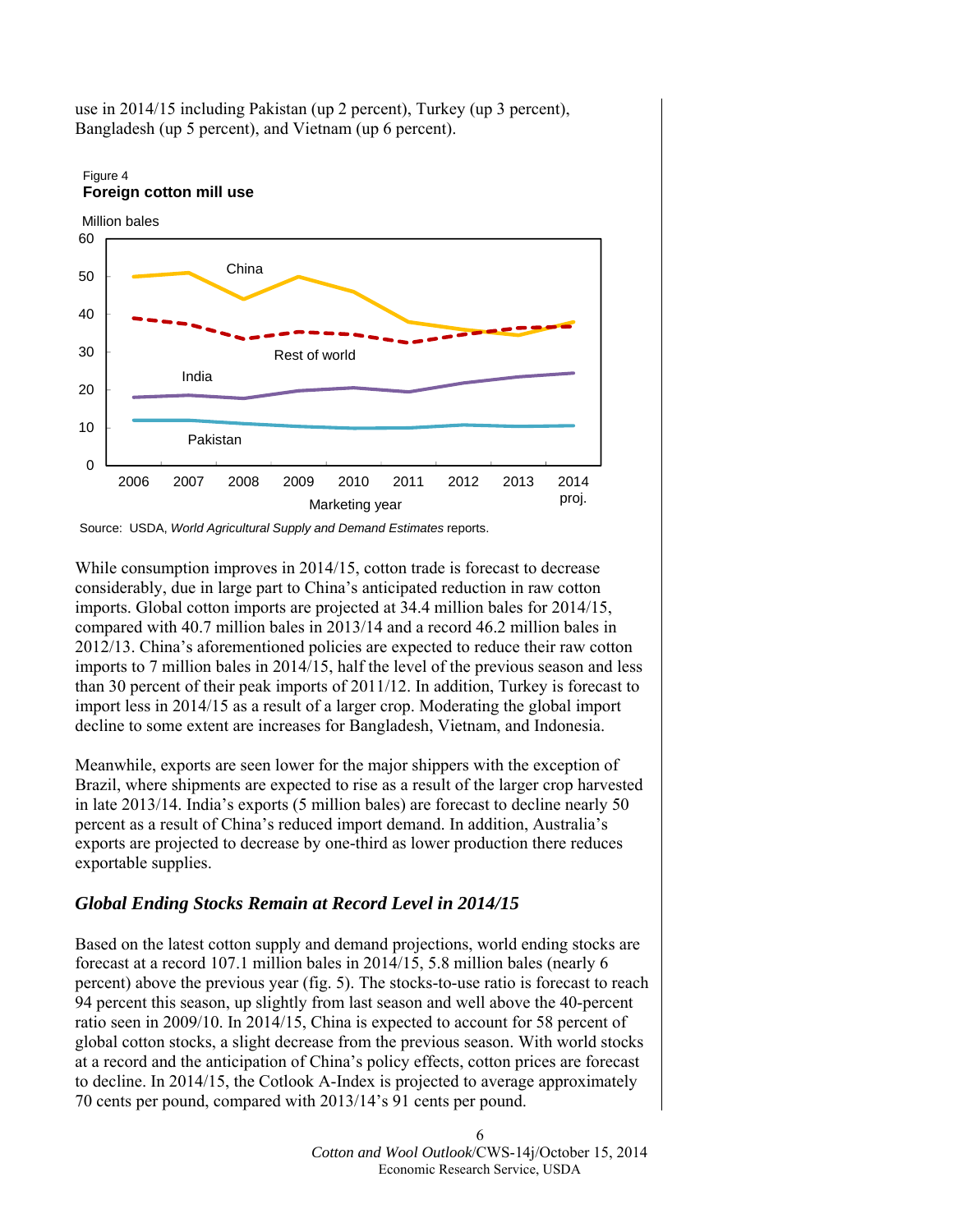2009 2010 2011 2012 2013 2014 proj. **Example 3** Ending stocks **Cotlook A-Index** Figure 5 **Global cotton stocks and prices** Global stocks (million bales) example and price (cents per pound) Marketing year

Sources: Cotlook and USDA, *World Agricultural Supply and Demand Estimates* reports.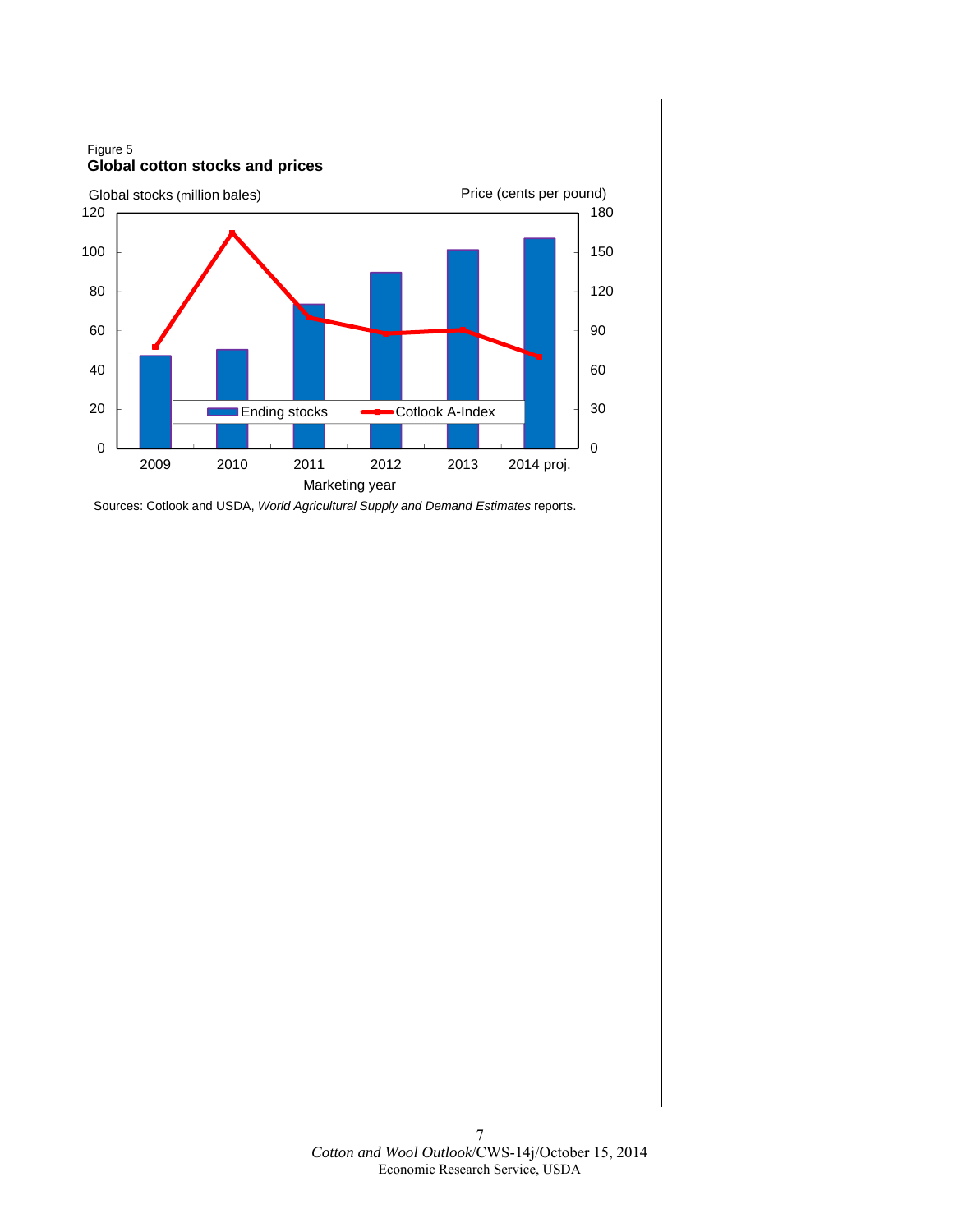# **Contacts and Links**

## **Contact Information**

Leslie Meyer (U.S. cotton & textiles) (202) 694-5307 lmeyer@ers.usda.gov Stephen MacDonald (foreign cotton) (202) 694-5305 stephenm@ers.usda.gov Carolyn Liggon (web publishing) (202) 694-5056 cyliggon@ers.usda.gov

#### **Subscription Information**

Subscribe to ERS e-mail notification service at http://www.ers.usda.gov/subscribe-to-ers -e-newsletters.aspx to receive timely notification of newsletter availability. Printed copies can be purchased from the USDA Order Desk by calling 1-800-363-2068 (specify the issue number). To order printed copies of the five field crop newsletters cotton and wool, feed, rice, oil crops, and wheat—as a series, specify series SUB-COR-4043.

# *Data*

Cotton and Wool Monthly Tables (http://ers.usda.gov/publications/cws-cotton-andwool-outlook)

Cotton and Wool Chart Gallery (http://www.ers.usda.gov/data-products/cotton-andwool-chart-gallery.aspx#.UguTC6z8J8E)

# *Related Websites*

WASDE http://usda.mannlib.cornell.edu/MannUsda/viewDocumentInfo.do?documentID=1194

Cotton Topics http://www.ers.usda.gov/topics/crops/cotton-wool.aspx

Cotton and Wool Outlook http://usda.mannlib.cornell.edu/MannUsda/viewDocumentInfo.do?documentID=1281

The U.S. Department of Agriculture (USDA) prohibits discrimination in all its programs and activities on the basis of race, color, national origin, age, disability, and where applicable, sex, marital status, familial status, parental status, religion, sexual orientation, genetic information, political beliefs, reprisal, or because all or a part of an individual's income is derived from any public assistance program. (Not all prohibited bases apply to all programs.) Persons with disabilities who require alternative means for communication of program information (Braille, large print, audiotape, etc.) should contact USDA's TARGET Center at (202) 720-2600 (voice and TDD). To file a complaint of discrimination, write to USDA, Director, Office of Civil Rights, 1400 Independence Avenue, SW, Washington, DC 20250-9410 or call (800) 795-3272 (voice) or (202) 720-6382 (TDD). USDA is an equal opportunity provider and employer.

#### **E-mail Notification**

Readers of ERS outlook reports have two ways they can receive an e-mail notice about release of reports and associated data.

• Receive timely notification (soon) after the report is posted on the web) via USDA's Economics, Statistics, and Market Information System (which is housed at Cornell University's Mann Library). Go to http://usda.mannlib.cornell.edu/Mann Usda/aboutEmailService.do and follow the instructions to receive e-mail notices about ERS, Agricultural Marketing Service, National Agricultural Statistics Service, and World Agricultural Outlook Board products.

• Receive weekly notification (on Friday afternoon) via the ERS website. Go to http://www.ers.usda.gov/subscribeto-ers-e-newsletters.aspx and follow the instructions to receive notices about ERS outlook reports, Amber Waves magazine, and other reports and data products on specific topics. ERS also offers RSS (really simple syndication) feeds for all ERS products. Go to http://www.ers.usda.gov/rss/ to get started.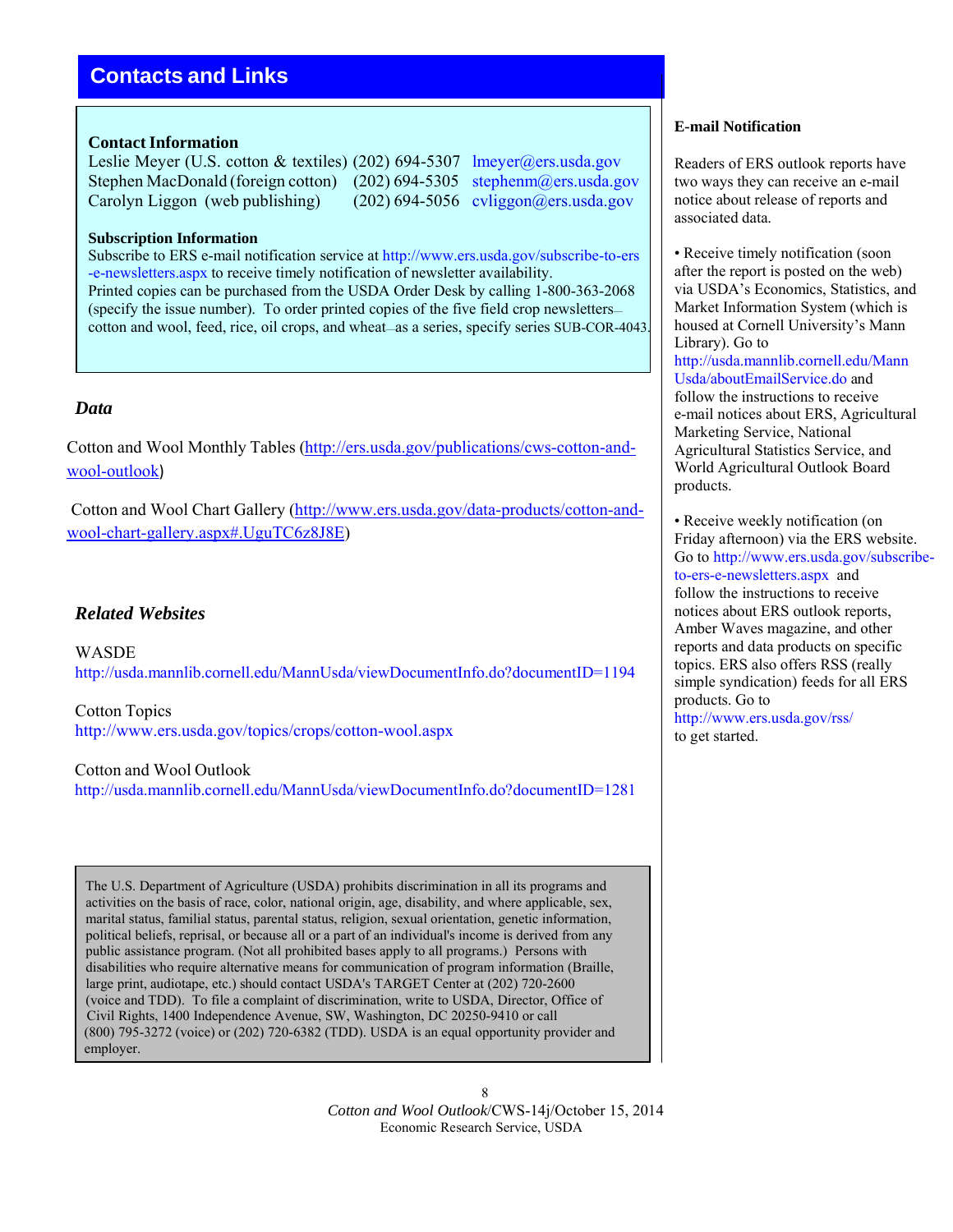|                      |         |        | 2014/15               |        |
|----------------------|---------|--------|-----------------------|--------|
| Item                 | 2013/14 | Aug.   | Sep.                  | Oct.   |
|                      |         |        | Million acres         |        |
| Upland:              |         |        |                       |        |
| Planted              | 10.206  | 11.191 | 10.818                | 10.818 |
| Harvested            | 7.345   | 10.065 | 9.692                 | 9.692  |
|                      |         |        | Pounds                |        |
| Yield/harvested acre | 802     | 808    | 790                   | 776    |
|                      |         |        | Million 480-lb, bales |        |
| Beginning stocks     | 3.613   | 2.456  | 2.325                 | 2.325  |
| Production           | 12.275  | 16.946 | 15.960                | 15.677 |
| Total supply 1/      | 15.894  | 19.407 | 18.290                | 18.007 |
| Mill use             | 3.527   | 3.775  | 3.775                 | 3.775  |
| Exports              | 9.850   | 10.150 | 9.450                 | 9.450  |
| Total use            | 13.377  | 13.925 | 13.225                | 13.225 |
| Ending stocks 2/     | 2.325   | 5.470  | 5.067                 | 4.767  |
|                      |         |        | Percent               |        |
| Stocks-to-use ratio  | 17.4    | 39.3   | 38.3                  | 36.0   |
|                      |         |        | 1,000 acres           |        |
| Extra-long staple:   |         |        |                       |        |
| Planted              | 201.0   | 178.0  | 192.0                 | 192.0  |
| Harvested            | 199.4   | 175.9  | 189.4                 | 189.4  |
|                      |         |        | Pounds                |        |
| Yield/harvested acre | 1,527   | 1,517  | 1,465                 | 1,465  |
|                      |         |        | 1,000 480-lb. bales   |        |
| Beginning stocks     | 187     | 144    | 125                   | 125    |
| Production           | 634     | 556    | 578                   | 578    |
| Total supply 1/      | 828     | 705    | 708                   | 708    |
| Mill use             | 23      | 25     | 25                    | 25     |
| Exports              | 680     | 550    | 550                   | 550    |
| Total use            | 703     | 575    | 575                   | 575    |
| Ending stocks 2/     | 125     | 130    | 133                   | 133    |
|                      |         |        | Percent               |        |
| Stocks-to-use ratio  | 17.8    | 22.6   | 23.1                  | 23.1   |

## Table 1--U.S. cotton supply and use estimates

1/ Includes imports. 2/ Includes unaccounted.

Source: USDA, World Agricultural Outlook Board.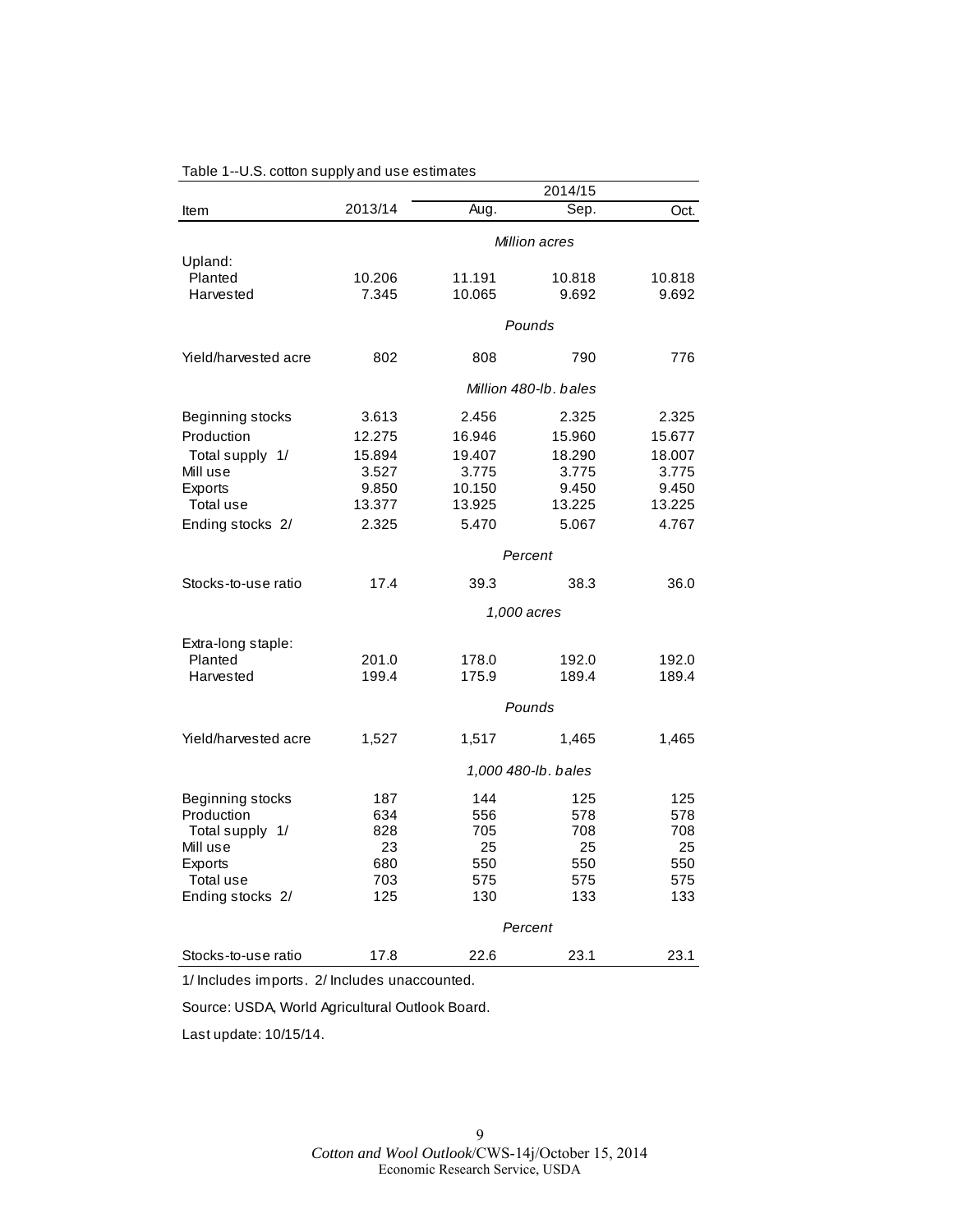|                      |         | 2014/15 |                       |        |  |
|----------------------|---------|---------|-----------------------|--------|--|
| Item                 | 2013/14 | Aug.    | Sep.                  | Oct.   |  |
|                      |         |         | Million 480-lb, bales |        |  |
| Supply:              |         |         |                       |        |  |
| Beginning stocks--   |         |         |                       |        |  |
| World                | 89.82   | 99.96   | 100.30                | 101.31 |  |
| Foreign              | 86.02   | 97.36   | 97.85                 | 98.86  |  |
| Production--         |         |         |                       |        |  |
| World                | 119.60  | 117.64  | 118.01                | 119.37 |  |
| Foreign              | 106.69  | 100.14  | 101.48                | 103.12 |  |
| Imports--            |         |         |                       |        |  |
| World                | 40.72   | 36.30   | 35.19                 | 34.39  |  |
| Foreign              | 40.71   | 36.29   | 35.18                 | 34.38  |  |
| Use:                 |         |         |                       |        |  |
| Mill use--           |         |         |                       |        |  |
| World                | 108.41  | 112.60  | 112.12                | 113.68 |  |
| Foreign              | 104.86  | 108.80  | 108.32                | 109.88 |  |
| Exports--            |         |         |                       |        |  |
| World                | 40.92   | 36.29   | 35.18                 | 34.40  |  |
| Foreign              | 30.39   | 25.59   | 25.18                 | 24.40  |  |
| Ending stocks--      |         |         |                       |        |  |
| World                | 101.31  | 105.08  | 106.29                | 107.11 |  |
| Foreign              | 98.86   | 99.48   | 101.09                | 102.21 |  |
|                      |         |         | Percent               |        |  |
| Stocks-to-use ratio: |         |         |                       |        |  |
| World                | 93.5    | 93.3    | 94.8                  | 94.2   |  |
| Foreign              | 94.3    | 91.4    | 93.3                  | 93.0   |  |

Table 2--World cotton supply and use estimates

Source: USDA, World Agricultural Outlook Board.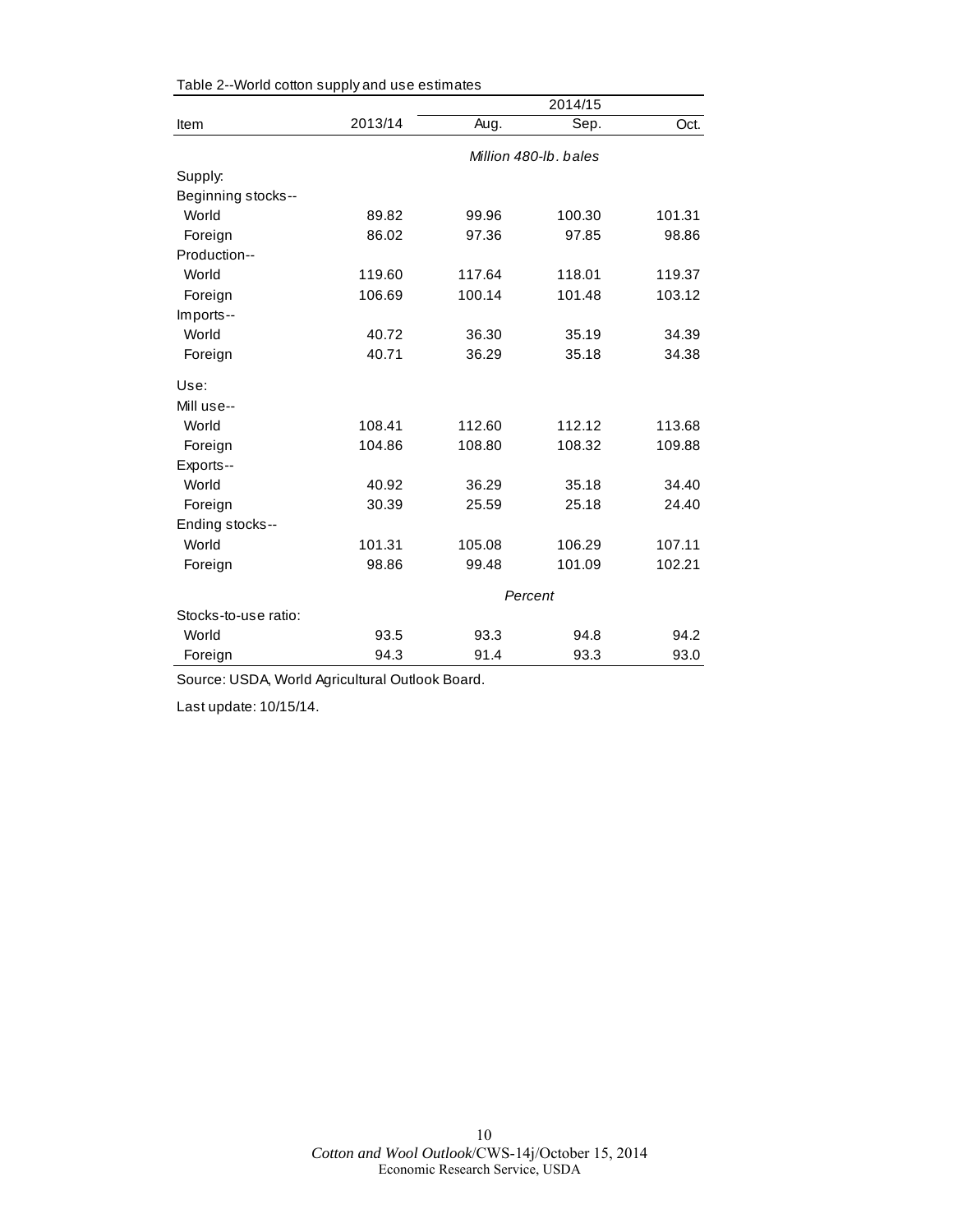| Table 3--U.S. fiber supply |           |                     |           |           |
|----------------------------|-----------|---------------------|-----------|-----------|
|                            | June      | July                | Aug.      | Aug.      |
| Item                       | 2014      | 2014                | 2014      | 2013      |
|                            |           | 1,000 480-lb. bales |           |           |
| Cotton:                    |           |                     |           |           |
| Stocks, beginning          | 4,428     | 3,452               | 2,450     | 3,800     |
| Ginnings                   | 0         | 0                   | 377       | 139       |
| Imports since August 1     | 12.5      | 12.5                | 0.1       | 0.1       |
|                            |           | Million pounds      |           |           |
| Manmade:                   |           |                     |           |           |
| Production                 | 518.6     | 568.0               | 525.2     | 550.8     |
| Noncellulosic              | 518.6     | 568.0               | 525.2     | 550.8     |
| Cellulosic                 | <b>NA</b> | <b>NA</b>           | <b>NA</b> | <b>NA</b> |
| Total since January 1      | 3,151.4   | 3,719.4             | 4,244.6   | 4,281.9   |
|                            |           |                     |           |           |
|                            | May       | June                | July      | July      |
|                            | 2014      | 2014                | 2014      | 2013      |
|                            |           | Million pounds      |           |           |
| Raw fiber imports:         | 182.6     | 181.9               | NA        | 156.9     |
| Noncellulosic              | 165.6     | 165.8               | <b>NA</b> | 143.7     |
| Cellulosic                 | 17.0      | 16.1                | <b>NA</b> | 13.2      |
| Total since January 1      | 833.0     | 1,014.9             | <b>NA</b> | 1,082.6   |
|                            |           | 1,000 pounds        |           |           |
| Wool and mohair:           |           |                     |           |           |
| Raw wool imports, clean    | 868.5     | 553.2               | 707.7     | 842.1     |
| 48s-and-finer              | 560.1     | 272.9               | 293.3     | 243.9     |
| Not-finer-than-46s         | 308.4     | 280.4               | 414.4     | 598.2     |
| Total since January 1      | 2,777.4   | 3,330.7             | 4,038.3   | 4,527.2   |
| Wool top imports           | 318.5     | 383.9               | 297.9     | 357.1     |
| Total since January 1      | 1,390.2   | 1,774.1             | 2,072.0   | 3,630.8   |
| Mohair imports, clean      | 0.0       | 0.0                 | 0.0       | 0.0       |
| Total since January 1      | 0.0       | 0.0                 | 0.0       | 0.0       |

NA = Not available.

Sources: USDA, National Agricultural Statistics Service;

U.S. Dept. of Commerce, U.S. Census Bureau; and *Fiber Organon.*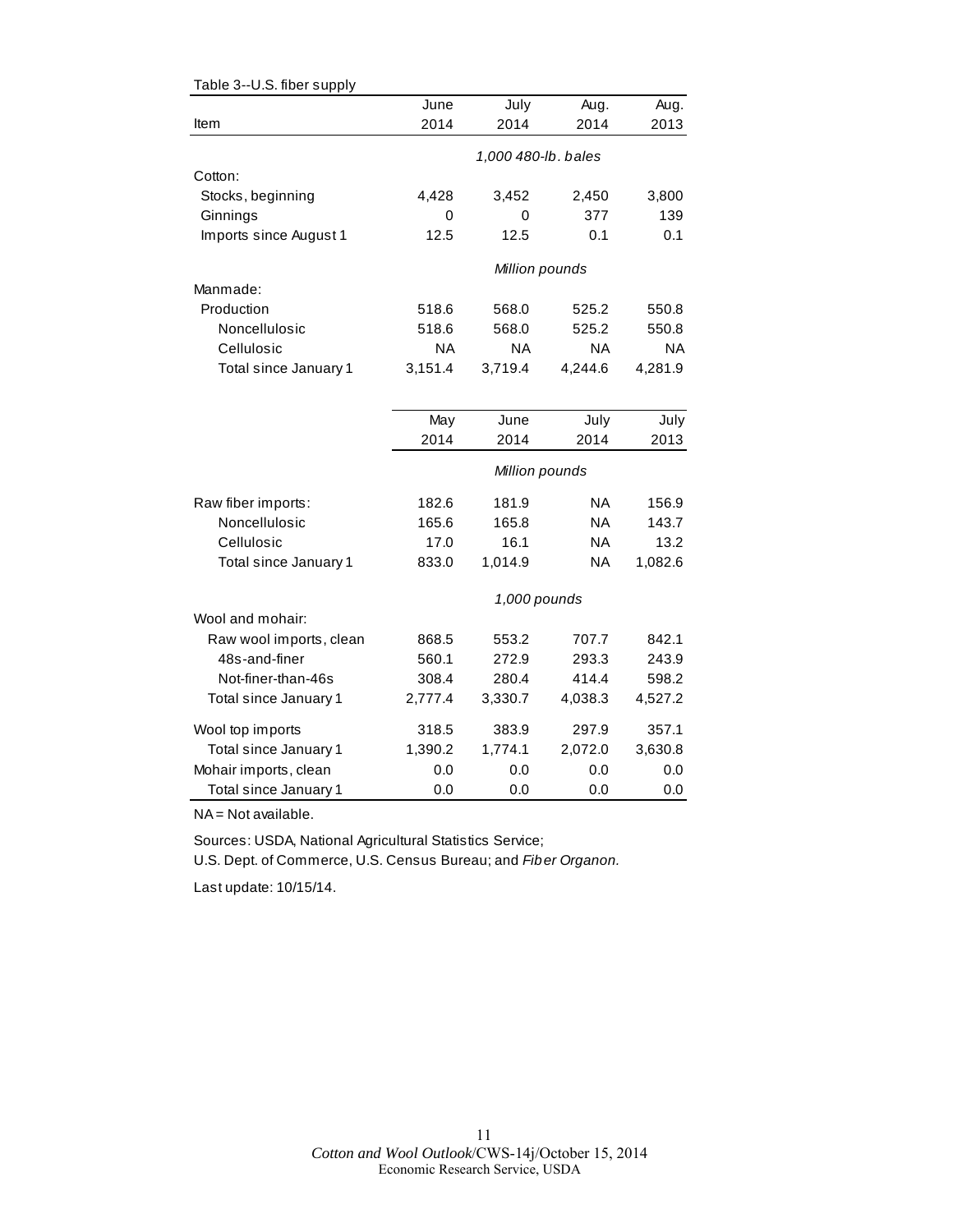| ס.ט. ווטכו עכווומווע        |              |                     |           |         |  |  |
|-----------------------------|--------------|---------------------|-----------|---------|--|--|
|                             | June         | July                | Aug.      | Aug.    |  |  |
| Item                        | 2014         | 2014                | 2014      | 2013    |  |  |
|                             |              | 1,000 480-lb. bales |           |         |  |  |
| Cotton:                     |              |                     |           |         |  |  |
| All consumed by mills 1/    | 296          | 305                 | 298       | 321     |  |  |
| Total since August 1        | 3,245        | 3,550               | 298       | 321     |  |  |
| Daily rate                  | 14.1         | 13.3                | 14.2      | 14.6    |  |  |
| Upland consumed by mills 1/ | 295          | 303                 | 296       | 319     |  |  |
| Total since August 1        | 3,224        | 3,527               | 296       | 319     |  |  |
| Daily rate                  | 14.0         | 13.2                | 14.1      | 14.5    |  |  |
| Upland exports              | 643          | 484                 | 450       | 912     |  |  |
| Total since August 1        | 9,366        | 9,850               | 450       | 912     |  |  |
| Sales for next season       | 367          | 1,913               | 408       | 143     |  |  |
| Total since August 1        | 2,603        | 4,516               | 408       | 143     |  |  |
| Extra-long staple exports   | 37.5         | 13.5                | 14.8      | 56.2    |  |  |
| Total since August 1        | 666.3        | 679.8               | 14.8      | 56.2    |  |  |
| Sales for next season       | 0.4          | 31.8                | 0.0       | 0.0     |  |  |
| Total since August 1        | 19.0         | 50.9                | 0.0       | 0.0     |  |  |
|                             | May          | June                | July      | July    |  |  |
|                             | 2014         | 2014                | 2014      | 2013    |  |  |
|                             |              | Million pounds      |           |         |  |  |
| Manmade:                    |              |                     |           |         |  |  |
| Raw fiber exports           | 52.7         | 54.0                | NA        | 50.6    |  |  |
| Noncellulosic               | 52.3         | 53.4                | ΝA        | 50.3    |  |  |
| Cellulosic                  | 0.4          | 0.6                 | <b>NA</b> | 0.3     |  |  |
| Total since January 1       | 261.2        | 315.2               | <b>NA</b> | 389.8   |  |  |
|                             | 1,000 pounds |                     |           |         |  |  |
| Wool and mohair:            |              |                     |           |         |  |  |
| Raw wool exports, clean     | 547.9        | 594.6               | 984.4     | 940.1   |  |  |
| Total since January 1       | 2,893.7      | 3,488.3             | 4,472.7   | 6,212.2 |  |  |
| Wool top exports            | 26.3         | 74.6                | 52.6      | 189.7   |  |  |
| Total since January 1       | 487.1        | 561.7               | 614.4     | 1,386.1 |  |  |
| Mohair exports, clean       | 32.1         | 46.7                | 84.5      | 63.9    |  |  |
| Total since January 1       | 337.3        | 383.9               | 468.5     | 511.3   |  |  |

Table 4--U.S. fiber demand

NA = Not available.

1/ Estimated by USDA.

Sources: USDA, Farm Service Agency; USDA, Foreign Agricultural Service, *U.S. Export Sales;* U.S. Dept. of Commerce, U.S. Census Bureau; and *Fiber Organon.*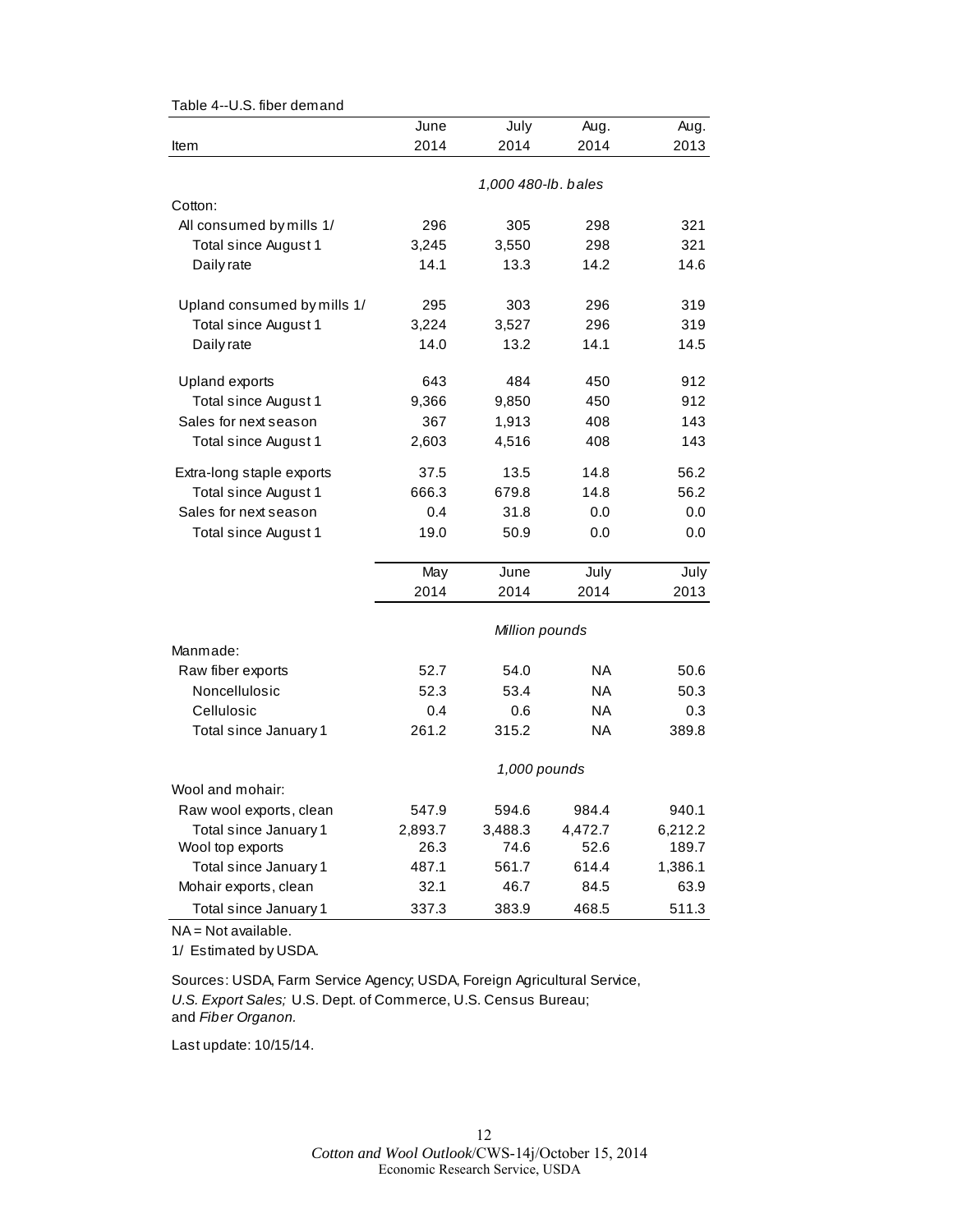|                            | July      | Aug.              | Sep.      | Sep.      |
|----------------------------|-----------|-------------------|-----------|-----------|
| Item                       | 2014      | 2014              | 2014      | 2013      |
|                            |           |                   |           |           |
|                            |           | Cents per pound   |           |           |
| Domestic cotton prices:    |           |                   |           |           |
| Adjusted world price       | 62.92     | 53.42             | 53.29     | 68.63     |
| Upland spot 41-34          | 69.63     | 64.99             | 64.83     | 81.25     |
| Pima spot 02-46            | 183.50    | 183.50            | 183.50    | 146.05    |
| Average price received by  |           |                   |           |           |
| upland producers           | 82.10     | 70.50             | 71.60     | 74.60     |
| Far Eastern cotton quotes: |           |                   |           |           |
| A Index                    | 83.60     | 74.73             | 73.60     | 90.15     |
| Memphis/Eastern            | 87.05     | 76.06             | 75.19     | 94.06     |
| Memphis/Orleans/Texas      | 86.55     | 75.81             | 74.94     | 93.75     |
| California/Arizona         | 87.30     | 80.33             | 78.44     | 97.06     |
|                            |           | Dollars per pound |           |           |
| Wool prices (clean):       |           |                   |           |           |
| <b>U.S. 58s</b>            | 3.31      | <b>NQ</b>         | <b>NQ</b> | <b>NQ</b> |
| Australian 58s 1/          | NQ.       | <b>NQ</b>         | 3.88      | 4.15      |
| <b>U.S. 60s</b>            | 3.53      | <b>NQ</b>         | <b>NQ</b> | <b>NQ</b> |
| Australian 60s 1/          | <b>NQ</b> | 4.53              | 4.34      | 4.80      |
| <b>U.S. 64s</b>            | NQ.       | NQ.               | NQ.       | NQ.       |
| Australian 64s 1/          | 5.02      | 4.86              | 4.79      | 5.17      |

#### Table 5--U.S. and world fiber prices

NQ = No quote.

1/ In bond, Charleston, SC.

Sources: USDA, *Cotton Price Statistics* ; Cotlook Ltd., *Cotton Outlook;*  and trade reports.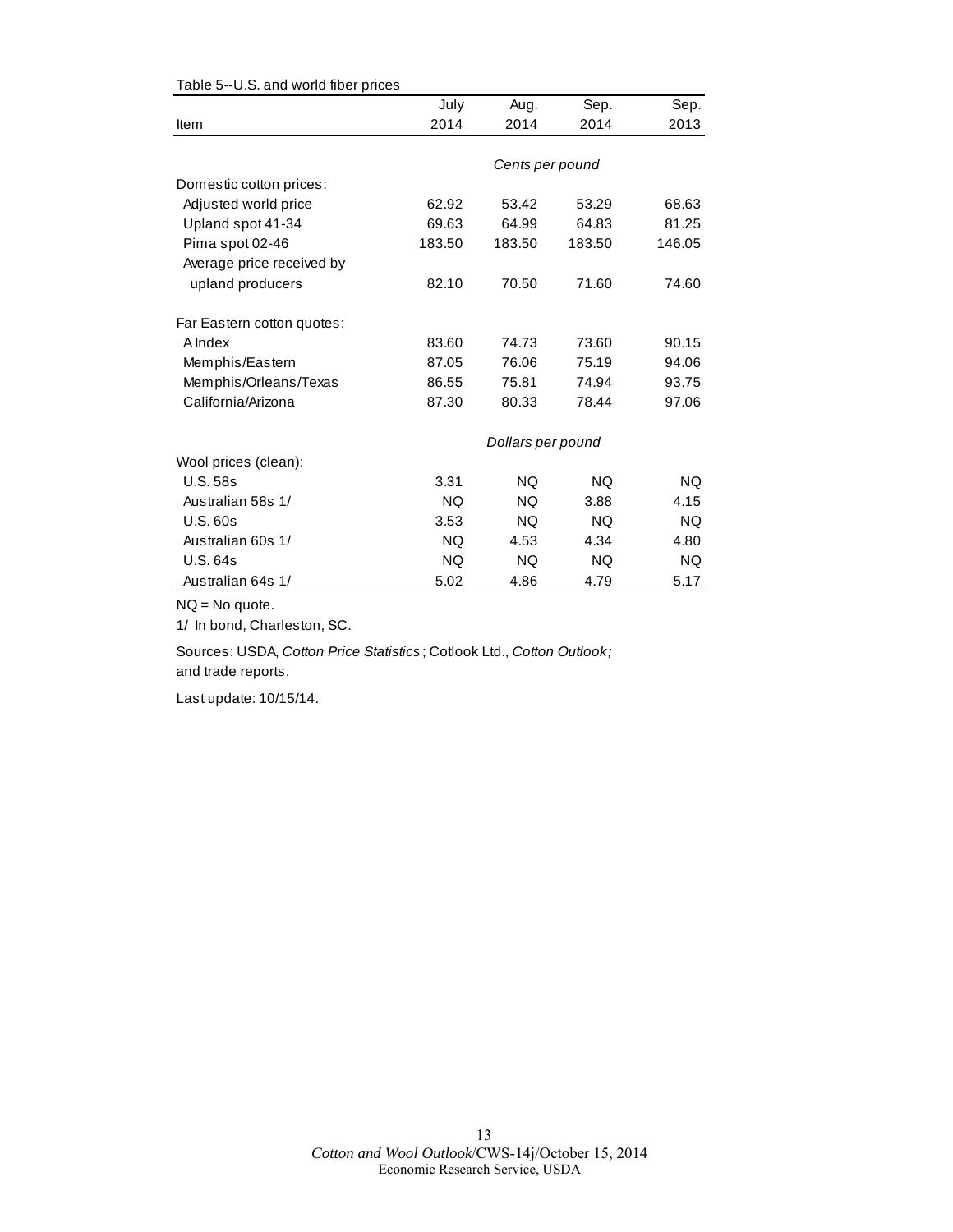| Table 6--U.S. textile imports, by fiber |           |           |                 |           |  |  |
|-----------------------------------------|-----------|-----------|-----------------|-----------|--|--|
|                                         | June      | July      | Aug.            | Aug.      |  |  |
| Item                                    | 2014      | 2014      | 2014            | 2013      |  |  |
|                                         |           |           | 1,000 pounds 1/ |           |  |  |
| Yarn, thread, and fabric:               | 268,593   | 274,359   | 251,269         | 243,336   |  |  |
| Cotton                                  | 59,191    | 60,049    | 53,877          | 55,219    |  |  |
| Linen                                   | 19,258    | 19,165    | 16,656          | 16,668    |  |  |
| Wool                                    | 4,228     | 4,753     | 4,190           | 4,026     |  |  |
| Silk                                    | 581       | 616       | 611             | 542       |  |  |
| Manmade                                 | 185,335   | 189,776   | 175,935         | 166,882   |  |  |
| Apparel:                                | 968,847   | 1,131,249 | 1,154,832       | 1,127,527 |  |  |
| Cotton                                  | 528,397   | 603,906   | 593,298         | 601,452   |  |  |
| Linen                                   | 8,543     | 8,043     | 8,018           | 8,528     |  |  |
| Wool                                    | 24,577    | 33,523    | 41,040          | 37,535    |  |  |
| Silk                                    | 8,729     | 8,714     | 8,424           | 8,528     |  |  |
| Manmade                                 | 398,601   | 477,063   | 504,053         | 471,484   |  |  |
| Home furnishings:                       | 227,751   | 250,495   | 277,239         | 276,763   |  |  |
| Cotton                                  | 123,843   | 130,014   | 132,961         | 136,873   |  |  |
| Linen                                   | 1,179     | 1,160     | 1,286           | 1,235     |  |  |
| Wool                                    | 288       | 242       | 334             | 360       |  |  |
| Silk                                    | 159       | 129       | 150             | 190       |  |  |
| Manmade                                 | 102,282   | 118,950   | 142,508         | 138,105   |  |  |
| Floor coverings:                        | 75,311    | 80,664    | 76,844          | 66,549    |  |  |
| Cotton                                  | 9,281     | 9,488     | 9,078           | 8,105     |  |  |
| Linen                                   | 18,286    | 19,317    | 17,580          | 16,420    |  |  |
| Wool                                    | 11,522    | 12,259    | 11,816          | 10,026    |  |  |
| Silk                                    | 2,422     | 2,609     | 2,568           | 1,675     |  |  |
| Manmade                                 | 33,800    | 36,991    | 35,803          | 30,324    |  |  |
| Total imports: 2/                       | 1,540,858 | 1,737,151 | 1,760,543       | 1,714,568 |  |  |
| Cotton                                  | 720,969   | 803,733   | 789,431         | 801,885   |  |  |
| Linen                                   | 47,266    | 47,686    | 43,539          | 42,851    |  |  |
| Wool                                    | 40,622    | 50,789    | 57,387          | 51,952    |  |  |
| Silk                                    | 11,891    | 12,067    | 11,754          | 10,935    |  |  |
| Manmade                                 | 720,110   | 822,876   | 858,432         | 806,945   |  |  |

1/ Raw-fiber equivalent. 2/ Includes headgear.

Sources: USDA, Economic Research Service; and U.S. Dept. of Commerce, U.S. Census Bureau.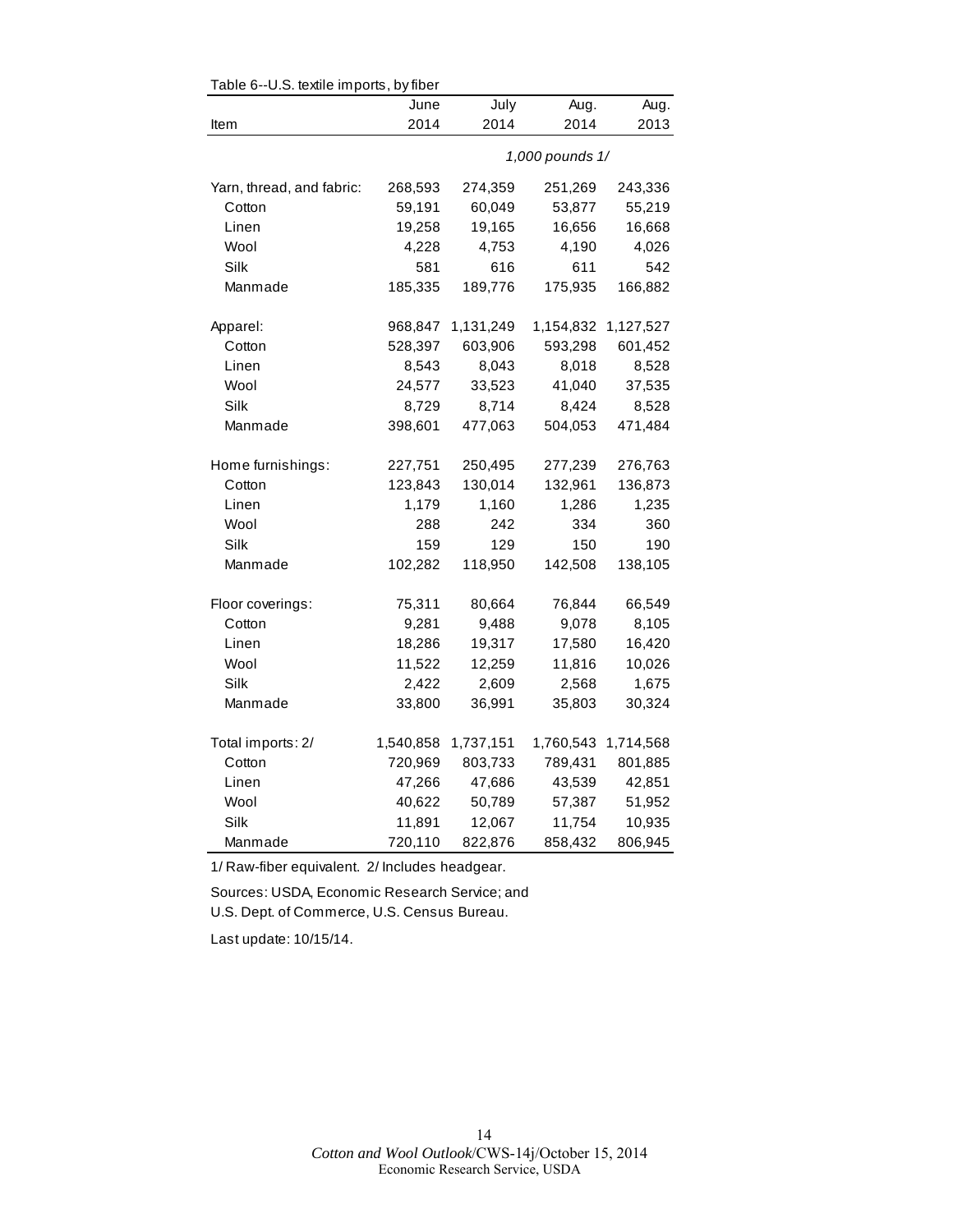| rable 7--0.5. textile exports, by liber |                 |         |         |         |  |  |
|-----------------------------------------|-----------------|---------|---------|---------|--|--|
|                                         | June            | July    | Aug.    | Aug.    |  |  |
| Item                                    | 2014            | 2014    | 2014    | 2013    |  |  |
|                                         | 1,000 pounds 1/ |         |         |         |  |  |
| Yarn, thread, and fabric:               | 264,339         | 255,817 | 262,208 | 257,912 |  |  |
| Cotton                                  | 141,125         | 135,922 | 139,186 | 136,355 |  |  |
| Linen                                   | 7,838           | 7,233   | 7,622   | 7,097   |  |  |
| Wool                                    | 2,985           | 2,722   | 2,976   | 2,819   |  |  |
| Silk                                    | 1,251           | 1,297   | 1,106   | 1,216   |  |  |
| Manmade                                 | 111,140         | 108,643 | 111,319 | 110,425 |  |  |
| Apparel:                                | 24,392          | 25,285  | 27,043  | 28,907  |  |  |
| Cotton                                  | 10,819          | 11,643  | 11,794  | 12,748  |  |  |
| Linen                                   | 594             | 377     | 407     | 514     |  |  |
| Wool                                    | 1,329           | 1,219   | 1,340   | 1,703   |  |  |
| Silk                                    | 863             | 796     | 997     | 1,178   |  |  |
| Manmade                                 | 10,787          | 11,250  | 12,506  | 12,765  |  |  |
|                                         |                 |         |         |         |  |  |
| Home furnishings:                       | 5,053           | 4,902   | 5,079   | 5,565   |  |  |
| Cotton                                  | 2,168           | 2,476   | 2,497   | 2,675   |  |  |
| Linen                                   | 302             | 237     | 286     | 231     |  |  |
| Wool                                    | 155             | 102     | 99      | 168     |  |  |
| Silk                                    | 119             | 78      | 113     | 147     |  |  |
| Manmade                                 | 2,309           | 2,009   | 2,084   | 2,344   |  |  |
| Floor coverings:                        | 35,031          | 28,605  | 32,113  | 35,542  |  |  |
| Cotton                                  | 2,317           | 2,046   | 2,181   | 2,323   |  |  |
| Linen                                   | 1,085           | 956     | 962     | 1,157   |  |  |
| Wool                                    | 1,712           | 1,705   | 1,432   | 3,749   |  |  |
| Silk                                    | 46              | 36      | 37      | 39      |  |  |
| Manmade                                 | 29,871          | 23,862  | 27,501  | 28,274  |  |  |
| Total exports: 2/                       | 328,857         | 314,650 | 326,501 | 328,006 |  |  |
| Cotton                                  | 156,455         | 152,103 | 155,685 | 154,149 |  |  |
| Linen                                   | 9,819           | 8,804   | 9,277   | 8,998   |  |  |
| Wool                                    | 6,181           | 5,751   | 5,848   | 8,441   |  |  |
| Silk                                    | 2,278           | 2,207   | 2,253   | 2,580   |  |  |
| Manmade                                 | 154,124         | 145,785 | 153,438 | 153,837 |  |  |
|                                         |                 |         |         |         |  |  |

 $Table 7-ILS$  textile experts, by fiber

1/ Raw-fiber equivalent. 2/ Includes headgear.

Sources: USDA, Economic Research Service; and U.S. Dept. of Commerce, U.S. Census Bureau.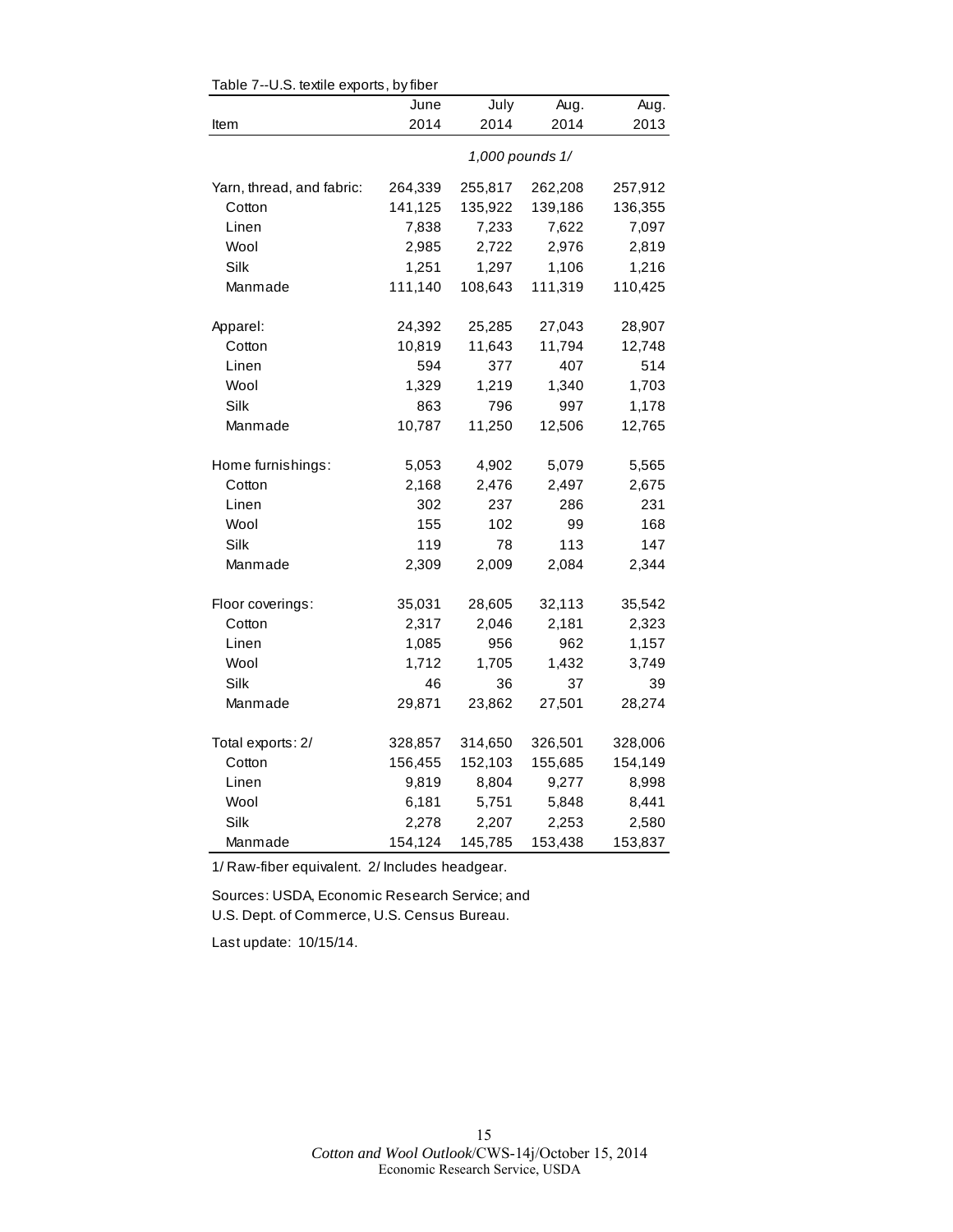| Table 8--0.S. cotton textile imports, by origin |                 |         |         |         |  |
|-------------------------------------------------|-----------------|---------|---------|---------|--|
|                                                 | June            | July    | Aug.    | Aug.    |  |
| Region/country                                  | 2014            | 2014    | 2014    | 2013    |  |
|                                                 | 1,000 pounds 1/ |         |         |         |  |
| North America                                   | 155,582         | 156,382 | 145,435 | 142,449 |  |
| Canada                                          | 2,811           | 2,965   | 2,748   | 2,868   |  |
| Costa Rica                                      | 347             | 379     | 582     | 365     |  |
| Dominican Republic                              | 9,661           | 7,271   | 7,457   | 6,035   |  |
| El Salvador                                     | 19,690          | 23,350  | 18,783  | 18,784  |  |
| Guatemala                                       | 8,721           | 8,541   | 9,494   | 9,596   |  |
| Haiti                                           | 15,555          | 12,207  | 12,378  | 11,025  |  |
| Honduras                                        | 36,082          | 34,770  | 29,365  | 25,913  |  |
| Mexico                                          | 46,146          | 50,318  | 47,139  | 49,816  |  |
| Nicaragua                                       | 16,563          | 16,578  | 17,486  | 18,039  |  |
| South America                                   | 4,079           | 4,759   | 3,994   | 4,549   |  |
| Colombia                                        | 1,479           | 1,928   | 1,666   | 1,861   |  |
| Peru                                            | 2,404           | 2,551   | 2,106   | 2,378   |  |
| Europe                                          | 12,135          | 13,738  | 18,127  | 19,323  |  |
| Germany                                         | 1,123           | 1,082   | 1,173   | 1,176   |  |
| Italy                                           | 1,831           | 1,806   | 1,770   | 1,785   |  |
| Portugal                                        | 1,339           | 1,225   | 3,629   | 3,065   |  |
| Turkey                                          | 5,232           | 6,257   | 8,150   | 9,976   |  |
| Turkmenistan                                    | 437             | 859     | 1,122   | 1,017   |  |
| Asia                                            | 533,884         | 612,571 | 607,162 | 619,568 |  |
| <b>Bahrain</b>                                  | 1,699           | 2,016   | 2,141   | 1,186   |  |
| Bangladesh                                      | 45,579          | 58,234  | 56,642  | 58,275  |  |
| Cambodia                                        | 17,000          | 19,748  | 19,535  | 20,251  |  |
| China                                           | 244,140         | 272,767 | 270,438 | 286,090 |  |
| Hong Kong                                       | 700             | 1,054   | 1,044   | 1,161   |  |
| India                                           | 58,467          | 68,469  | 69,296  | 63,704  |  |
| Indonesia                                       | 24,616          | 29,699  | 26,642  | 30,590  |  |
| <b>Israel</b>                                   | 948             | 630     | 385     | 573     |  |
| Japan                                           | 1,396           | 1,283   | 1,331   | 1,072   |  |
| Jordan                                          | 3,903           | 4,543   | 4,393   | 5,326   |  |
| Malaysia                                        | 3,339           | 3,784   | 3,390   | 3,346   |  |
| Pakistan                                        | 60,673          | 67,469  | 63,747  | 69,016  |  |
| Philippines                                     | 4,224           | 4,376   | 4,869   | 3,936   |  |
| South Korea                                     | 6,259           | 6,748   | 5,699   | 5,676   |  |
| Sri Lanka                                       | 5,761           | 8,220   | 8,398   | 8,309   |  |
| Taiwan                                          | 1,917           | 2,338   | 2,361   | 2,638   |  |
| Thailand                                        | 5,365           | 6,569   | 7,547   | 7,855   |  |
| United Arab Emirates                            | 317             | 757     | 490     | 918     |  |
| Vietnam                                         | 47,224          | 53,434  | 58,389  | 49,105  |  |
| Oceania                                         | 54              | 80      | 45      | 25      |  |
| Africa                                          | 15,236          | 16,202  | 14,668  | 15,971  |  |
| Egypt                                           | 7,399           | 7,661   | 6,821   | 7,377   |  |
| Kenya                                           | 2,578           | 2,521   | 2,756   | 2,580   |  |
| Lesotho                                         | 2,444           | 3,192   | 2,668   | 3,697   |  |
| Mauritius                                       | 1,728           | 1,363   | 1,077   | 981     |  |
| World 2/                                        | 720,969         | 803,733 | 789,431 | 801,885 |  |

 $\mathsf{Table 9-11C}$  cotton textile imports, by origin

1/ Raw-fiber equivalent. 2/ Totals may not add due to rounding.

Sources: USDA, Economic Research Service; and U.S. Dept. of Commerce, U.S. Census Bureau.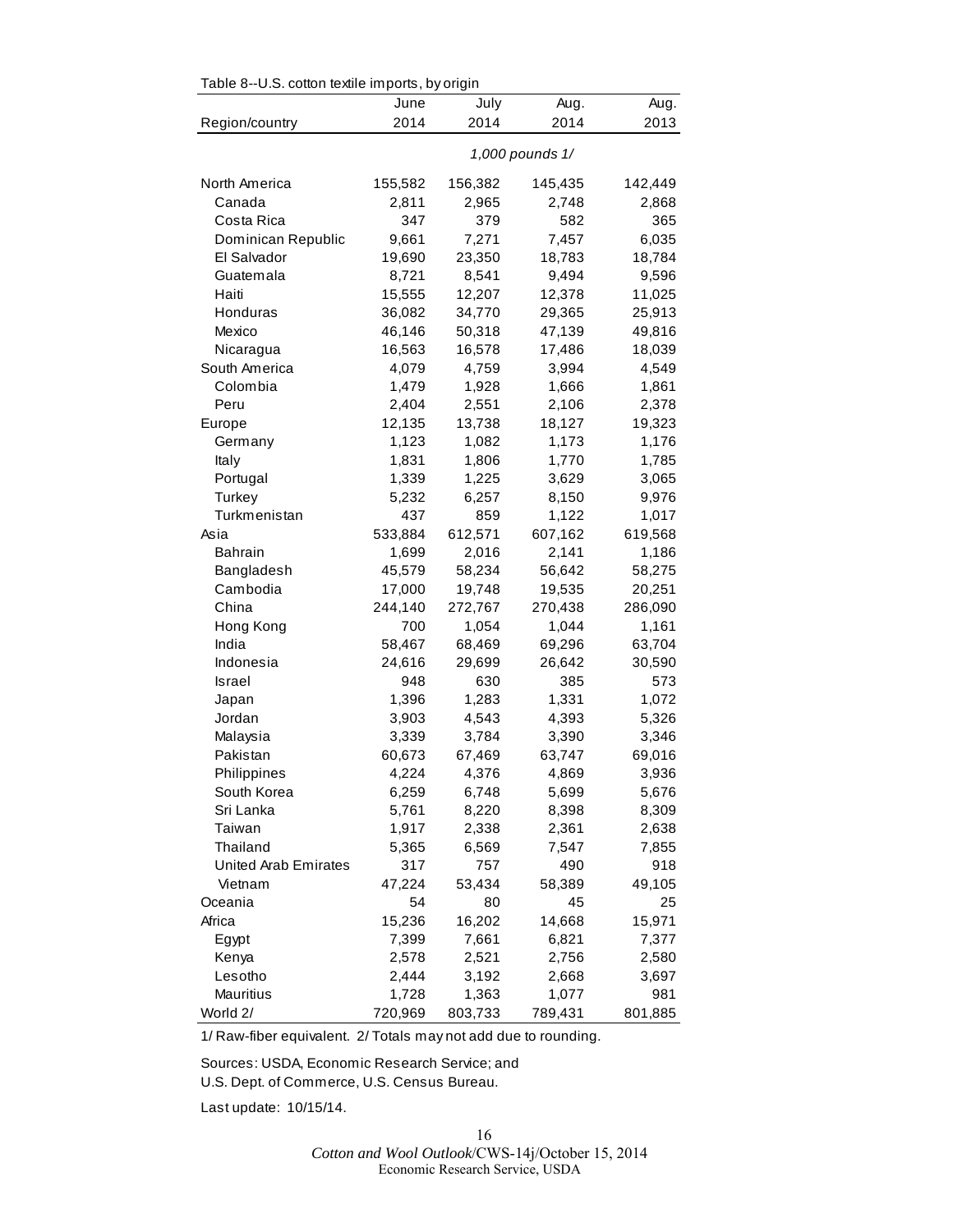|                             | Table 9--0.S. cotton textile exports, by destination |         |         |         |  |  |  |
|-----------------------------|------------------------------------------------------|---------|---------|---------|--|--|--|
|                             | June                                                 | July    | Aug.    | Aug.    |  |  |  |
| Region/country              | 2014                                                 | 2014    | 2014    | 2013    |  |  |  |
|                             | 1,000 pounds 1/                                      |         |         |         |  |  |  |
| North America               | 139,886                                              | 134,363 | 138,252 | 134,248 |  |  |  |
| Bahamas                     | 236                                                  | 63      | 108     | 260     |  |  |  |
| Canada                      | 111,113                                              | 10,967  | 11,656  | 12,143  |  |  |  |
| Costa Rica                  | 286                                                  | 284     | 290     | 266     |  |  |  |
| Dominican Republic          | 24,751                                               | 19,957  | 23,808  | 22,215  |  |  |  |
| El Salvador                 | 10,096                                               | 10,155  | 9,536   | 11,565  |  |  |  |
| Guatemala                   | 1,879                                                | 1,761   | 2,763   | 2,350   |  |  |  |
| Haiti                       | 1,170                                                | 823     | 1,073   | 772     |  |  |  |
| Honduras                    | 60,292                                               | 60,027  | 58,947  | 48,808  |  |  |  |
| Jamaica                     | 70                                                   | 64      | 65      | 95      |  |  |  |
| Mexico                      | 27,976                                               | 28,000  | 27,468  | 32,728  |  |  |  |
| Nicaragua                   | 1,473                                                | 1,677   | 1,985   | 2,275   |  |  |  |
| Panama                      | 275                                                  | 263     | 244     | 397     |  |  |  |
| South America               | 4,545                                                | 4,535   | 5,196   | 5,281   |  |  |  |
| Brazil                      | 557                                                  | 467     | 379     | 397     |  |  |  |
| Chile                       | 311                                                  | 235     | 252     | 203     |  |  |  |
| Colombia                    | 2,422                                                | 2,531   | 2,719   | 2,416   |  |  |  |
| Ecuador                     | 63                                                   | 51      | 148     | 191     |  |  |  |
| Peru                        | 727                                                  | 571     | 869     | 1,444   |  |  |  |
| Venezuela                   | 264                                                  | 482     | 562     | 494     |  |  |  |
| Europe                      | 2,504                                                | 2,860   | 2,983   | 3,385   |  |  |  |
| Belgium                     | 149                                                  | 403     | 244     | 349     |  |  |  |
| France                      | 157                                                  | 136     | 133     | 149     |  |  |  |
| Germany                     | 416                                                  | 475     | 421     | 539     |  |  |  |
| Italy                       | 141                                                  | 119     | 168     | 183     |  |  |  |
| Netherlands                 | 249                                                  | 271     | 291     | 422     |  |  |  |
| United Kingdom              | 730                                                  | 852     | 1,077   | 1,008   |  |  |  |
| Asia                        | 8,577                                                | 9,491   | 8,335   | 10,042  |  |  |  |
| China                       | 5,074                                                | 6,127   | 4,693   | 6,677   |  |  |  |
| Hong Kong                   | 334                                                  | 468     | 505     | 412     |  |  |  |
| India                       | 265                                                  | 127     | 222     | 173     |  |  |  |
| <b>Israel</b>               | 120                                                  | 66      | 69      | 95      |  |  |  |
| Japan                       | 1,000                                                | 746     | 999     | 943     |  |  |  |
| Lebanon                     | 25                                                   | 99      | 22      | 67      |  |  |  |
| Saudi Arabia                | 128                                                  | 112     | 156     | 145     |  |  |  |
| Singapore                   | 182                                                  | 171     | 130     | 174     |  |  |  |
| South Korea                 | 370                                                  | 463     | 526     | 468     |  |  |  |
| Taiwan                      | 215                                                  | 145     | 177     | 115     |  |  |  |
| Thailand                    | 41                                                   | 71      | 64      | 51      |  |  |  |
| <b>United Arab Emirates</b> | 463                                                  | 291     | 277     | 189     |  |  |  |
| Vietnam                     | 63                                                   | 287     | 77      | 105     |  |  |  |
| Oceania                     | 533                                                  | 539     | 687     | 852     |  |  |  |
| Australia                   | 389                                                  | 415     | 470     | 654     |  |  |  |
| New Zealand                 | 106                                                  | 85      | 207     | 184     |  |  |  |
| Africa                      | 411                                                  | 314     | 229     | 341     |  |  |  |
| South Africa                | 70                                                   | 46      | 51      | 102     |  |  |  |
| World 2/                    | 156,455                                              | 152,103 | 155,685 | 154,149 |  |  |  |

 $Table 9-118$  cotton textile exports, by destination

1/ Raw-fiber equivalent. 2/ Totals may not add due to rounding.

Sources: USDA, Economic Research Service; and

U.S. Dept. of Commerce, U.S. Census Bureau.